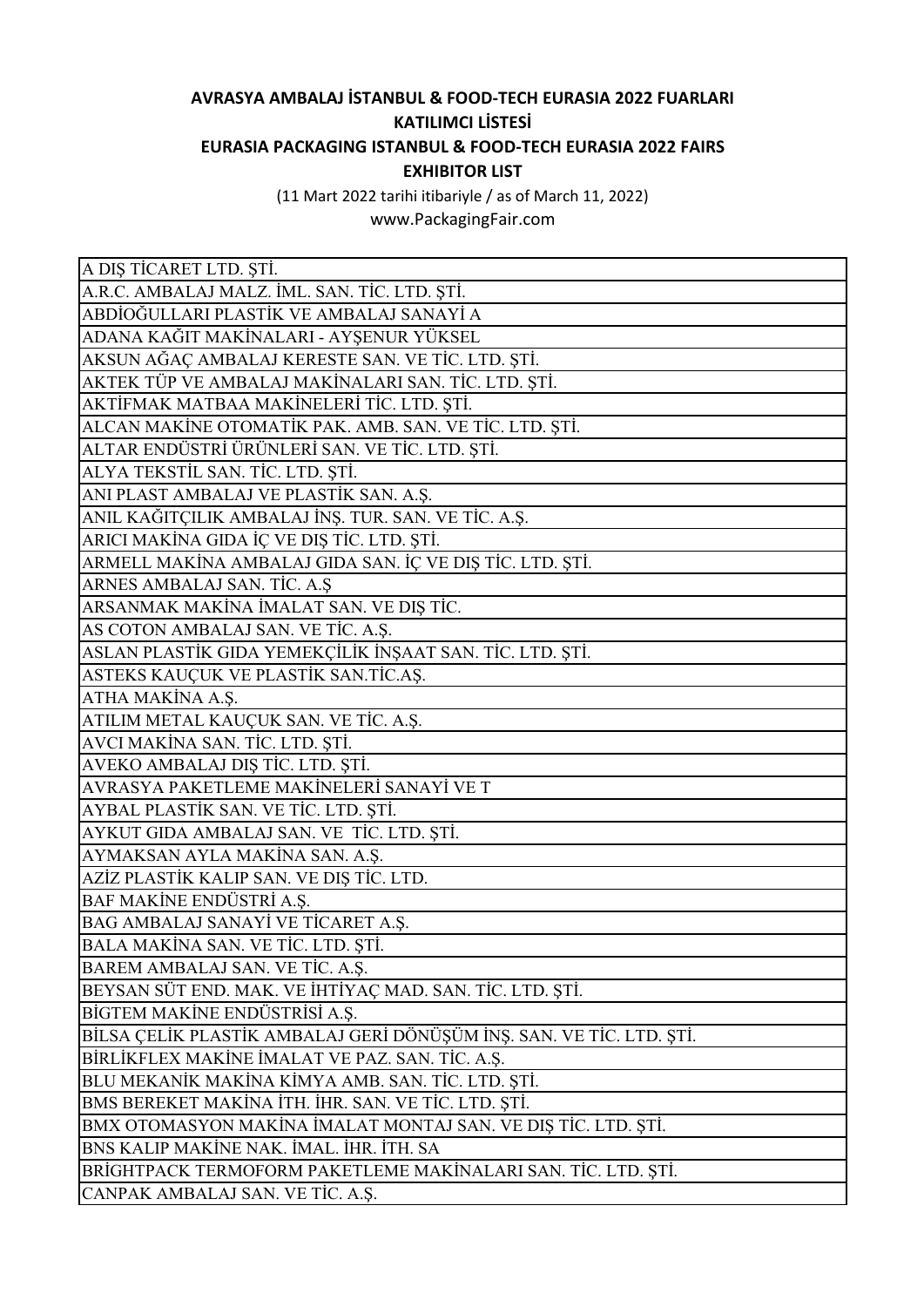| CCL LABEL TURKEY AMBALAJ SAN. VE TİC. A.Ş.                                        |
|-----------------------------------------------------------------------------------|
| CEMSAN MEZBAHANE SİSTEMLERİ İML. İNŞ. İTH. İHR. SAN. VE TİC. A.Ş.                 |
| CEREN KALIP - MEMET SÜLÜ                                                          |
| CHS AMBALAJ SAN. A.Ş.                                                             |
| CLASS ROTARY TEKNOLOJİ MAKİNA SAN VE TİC. A.Ş.                                    |
| CONFLEX AMBALAJ SAN. TİC. A.Ş.                                                    |
| <b>CREDOY POLIMER A.Ş.</b>                                                        |
| ÇAĞDAŞ YAŞATAN REK. MATB. OLUKLU KAR. MUK. TAN. ORG. TUR. İNŞ. PET. ÖZEL EĞ. MOB. |
| OTOM. TEKS. TAŞ. TIBBİ MAL. DAY. TÜK. MAL. İML. İTH. İHR.SAN. TİC. A.Ş.           |
| DAMRA AMBALAJ SAN. VE TİC. A.Ş.                                                   |
| DAŞKANLAR PLASTIK SOGUK HAVA DEPO IŞLETMECILIGI TARIM GIDA TAŞ. SAN. VE TIC.      |
| A.S.                                                                              |
| DELTA METAL SAN. VE TİC. A.Ş.                                                     |
| DENİZ MARKALAMA VE ETİKETLEME MAKİNELERİ SAN. VE TİC. A.Ş.                        |
| DENİZ PLASTİK GIDA İNŞ. SAN. TİC. LTD. ŞTİ.                                       |
| DENİZLİ ÖZSTAR KURUYEMİŞ MAK.SAN.VE TİC. LTD. ŞTİ.                                |
| DENTAȘ AMBALAJ VE KAĞIT SAN. A.Ş                                                  |
| DENTAŞ KAĞIT SAN. A.Ş.                                                            |
| DERDA MAKİNA MATBAACILIK SAN. TİC. LTD. ŞTİ.                                      |
| DERELİ GRAFİK MATBAA MALZ. SAN. VE TİC. A.Ş.                                      |
| DEREN AMBALAJ SAN. VE TİC. A.Ş.                                                   |
| DESAPAK MAKİNA OTOMASYON SAN. VE TİC. LTD. ŞTİ.                                   |
| DİNAMİK SANAYİ BIÇAKLARI - KADİR YILMAZ                                           |
| DİNÇER MAKİNE MÜHENDİSLİK İNŞ. SAN. VE TİC. LTD. ŞTİ.                             |
| DİSPO PLASTİK SAN. VE TİC. LTD. ŞTİ.                                              |
| DİVAN AMBALAJ PLASTİK VE GIDA SAN. TİC.                                           |
| DİZAYN MAKİNE GIDA İNŞAAT KUYUMCULUK SAN. VE TİC. LTD. ŞTİ.                       |
| DMK DİZAYN MAKİNE KALIP SAN. VE TİC. LTD. ŞTİ.                                    |
| DOĞAK PLASTİK AMBALAJ GERİ DÖNÜŞÜM SAN. VE TİC. A.Ş.                              |
| DOĞUŞSAN MÜH. HİZ. MAK. İNŞ.ELK TEM. EKP. PAZ. SAN. VE TİC. LTD. ŞTİ.             |
| DOL-MAK DOLUM MAK. PAS. ÇELİK MAM SAN. TİC. A.Ş.                                  |
| DORUK KAĞIT SAN. VE TİC. A.Ş.                                                     |
| ECOPACK MAKINE VE GIDA SAN. TIC. LTD. ȘTI.                                        |
| EKİNPLAS PLASTİK TEKNOLOJİLERİ SAN. VE TİC. A.Ş.                                  |
| EKVATOR KAĞIT AMBALAJ MATBAA SAN. VE TİC. A.Ş                                     |
| ELESA GANTER END. VE MAK. EKİPMANLARI SA                                          |
| ENMAK ENDÜSTRİYEL MAKİNA SAN. VE TİC. LTD. ŞTİ.                                   |
| ERDA BİLİMSEL ARAŞTIRMA EĞİTİM HİZM. LTD. ŞTİ.                                    |
| EREN ÇELİK AHŞAP VE METAL MÖB. SAN. VE T                                          |
| ERENSOY GIDA VE AMBALAJ MAKİNALARI SAN. VE TİC. LTD. ŞTİ.                         |
| ER-ES TORBA TEKSTİL HAYVANCILIK VE GIDA SAN. TİC. LTD. ŞTİ.                       |
| ERKAP KAĞIT VE KARTON KAPLAR SAN. TİC. A.Ş.                                       |
| ERNAMAK MAKİNE MÜHENDİSLİK SAN. TİC. LTD. ŞTİ.                                    |
| ERPAKSAM MAKİNA SAN. VE TİC. LTD. ŞTİ.                                            |
| ERSOPLAST PLASTIK SAN. VE TIC. A.Ş.                                               |
| ERTÜRK MAKİNE SAN. VE TİC. LTD. ŞTİ.                                              |
| ERUSLU SAĞLIK ÜRÜNLERİ SAN. VE TİC. A.Ş.                                          |
| ERUSLU TEKSTİL SAN. VE TİC. A.Ş.                                                  |
| ERZE AMBALAJ VE PLASTİK SAN. TİC. A.Ş.                                            |
| ESKA AMBALAJ SAN. VE TİC. A.Ş.                                                    |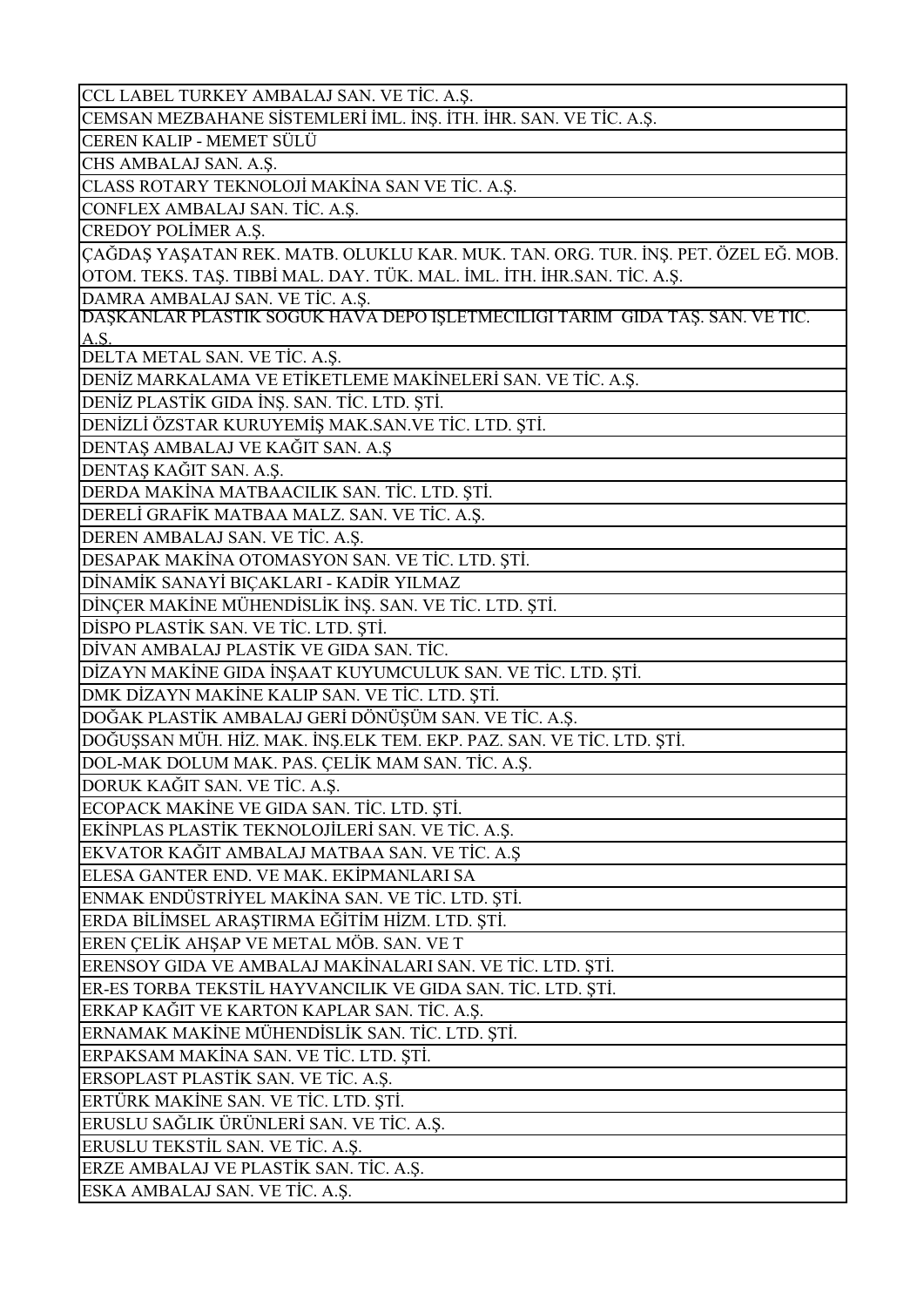| ETİSAN ETİKET MATBAACILIK AMBALAJ SAN. VE TİC. LTD. ŞTİ.      |
|---------------------------------------------------------------|
| EVO CONVERT MAKİNA SAN. VE TİC. LTD. ŞTİ.                     |
| FABRİKA KUTU SAN. VE TİC. LTD. ŞTİ.                           |
| FEPLAST PLASTİK AMBALAJ KİMYA SAN. VE TİC. LTD. ŞTİ.          |
| FİTPAK AMBALAJ VE KİMYA SAN. TİC. A.Ş.                        |
| FOGA AMBALAJ VE KUYUMCULUK SAN. VE TİC.                       |
| FORMAK AMBALAJ MAKİNALARI SAN. VE TİC. LTD. ŞTİ               |
| FORPACK AMB. MAK. SAN. TİC. LTD. ŞTİ.                         |
| FORTE PLASTİK AMBALAJ SAN. VE TİC. LTD.                       |
| FUJIFILM DIŞ TİCARET A.Ş.                                     |
| FURKAN PLASTİK MUKAVVA AMB. İNŞ. TURZ. T                      |
| GAMA ETİKET SAN. VE TİC. A.Ş.                                 |
| GARANTİ TEKNOLOJİ MAKİNA SAN. VE TİC. LTD. ŞTİ.               |
| GEDİZ PLASTİK PETROL TURİZM VE TAŞIMACILIK SAN. VE TİC. A.Ş.  |
| GEMAK GIDA END. MAK. VE TİC. A.Ş.                             |
| GLC MAKİNA VE ETİKET BIÇAKLARI SAN. VE TİC. LTD. ŞTİ.         |
| GÖKNUR PLASTİK AMB. KİM. NAK. GIDA İTH.                       |
| GÖKSU KAĞIT SAN. VE TİC. LTD. ŞTİ.                            |
| GÖKTÜRK MÜHENDİSLİK İTH. İHR. SAN. VE Tİ                      |
| GÖZTEPE MAKİNA KALIP YEDEK PARÇA İMALAT VE TİC. LTD. ŞTİ.     |
| GPM MAKİNA SİSTEM VE TEKNOLOJİLERİ SAN. VE TİC. LTD. ŞTİ.     |
| GREIF MİMAYSAN AMBALAJ SAN. A.Ş.                              |
| GRİMAS MAKİNA TEKNOLOJİ SAN. VE TİC. A.Ş.                     |
| GÜÇOĞLU MAKİNE SAN. VE TİC. LTD. ŞTİ.                         |
| GÜLER FLEXİBLE AMBALAJ SAN. VE TİC. A.Ş.                      |
| GÜNGÖR PLASTİK ÜRÜNLERİ SAN. VE TİC. A.Ş.                     |
| GÜR AKSESUAR TEKSTİL SAN. VE TİC. LTD. Ş                      |
| GÜR-İŞ MAKİNA SAN. TİC. LTD. ŞTİ.                             |
| GÜVEN MÜHENDİSLİK MAKİNA KİMYA VE ELEK. SAN. VE TİC. LTD. ŞTİ |
| HAMLE MATBAACILIK VE AMBALAJ SAN. TİC. A.Ş.                   |
| HARKOM ELEKTRİK MAKİNE OTOMASYON SAN. VE TİC. LTD. ŞTİ.       |
| HGMAK OTOMATİK AMBALAJ MAK. SAN. VE TİC. LTD. ŞTİ             |
| HİDREL HİDROLİK ELEMANLARI SAN. VE TİC. A.Ş.                  |
| HİPERMAK MAKİNA SAN. VE TİC. A.Ş.                             |
| HİPOMAK AMBALAJ MAK. SAN. VE TİC. LTD. ŞTİ.                   |
| HİTİT MAKİNA İMAL. SAN. TİC. LTD. ŞTİ.                        |
| HPS HACILAR PLASTİK TAŞIMACILIK İNŞ. SAN. VE TİC. LTD. ŞTİ.   |
| HSR BASKI TEKNOLOJİLERİ SAN. VE TİC. LTD. ŞTİ.                |
|                                                               |
| IŞIK AMBALAJ VE İZOLASYON SAN TİC LTD ŞT                      |
| IZPACKAGING AMBALAJ PLASTİK SAN. VE TİC.                      |
| İBER AMBALAJ SAN. VE TİC. A.Ş.                                |
| <b>İDEAL KARTON KUTU VE OFSET AMBALAJ SANAY</b>               |
| İKON AMBALAJ OFSET MATBAA VE İNŞ. SAN. TUR. TİC. A.Ş.         |
| <b>İLKE AMBALAJ SAN. VE TİC. A.Ş.</b>                         |
| İM AMBALAJ MALZEMELERİ SAN. İÇ VE DIŞ Tİ                      |
| İNTERKAN SAN. MALZ. ÜRETİM VE PAZ. A.Ş.                       |
| INVAC MAKINA TIC. VE SAN. LTD. ȘTI.                           |
| İSPAK ESNEK AMBALAJ SAN. A.Ş.                                 |
| İSTANBUL ALP PLASTİK LTD. ŞTİ.                                |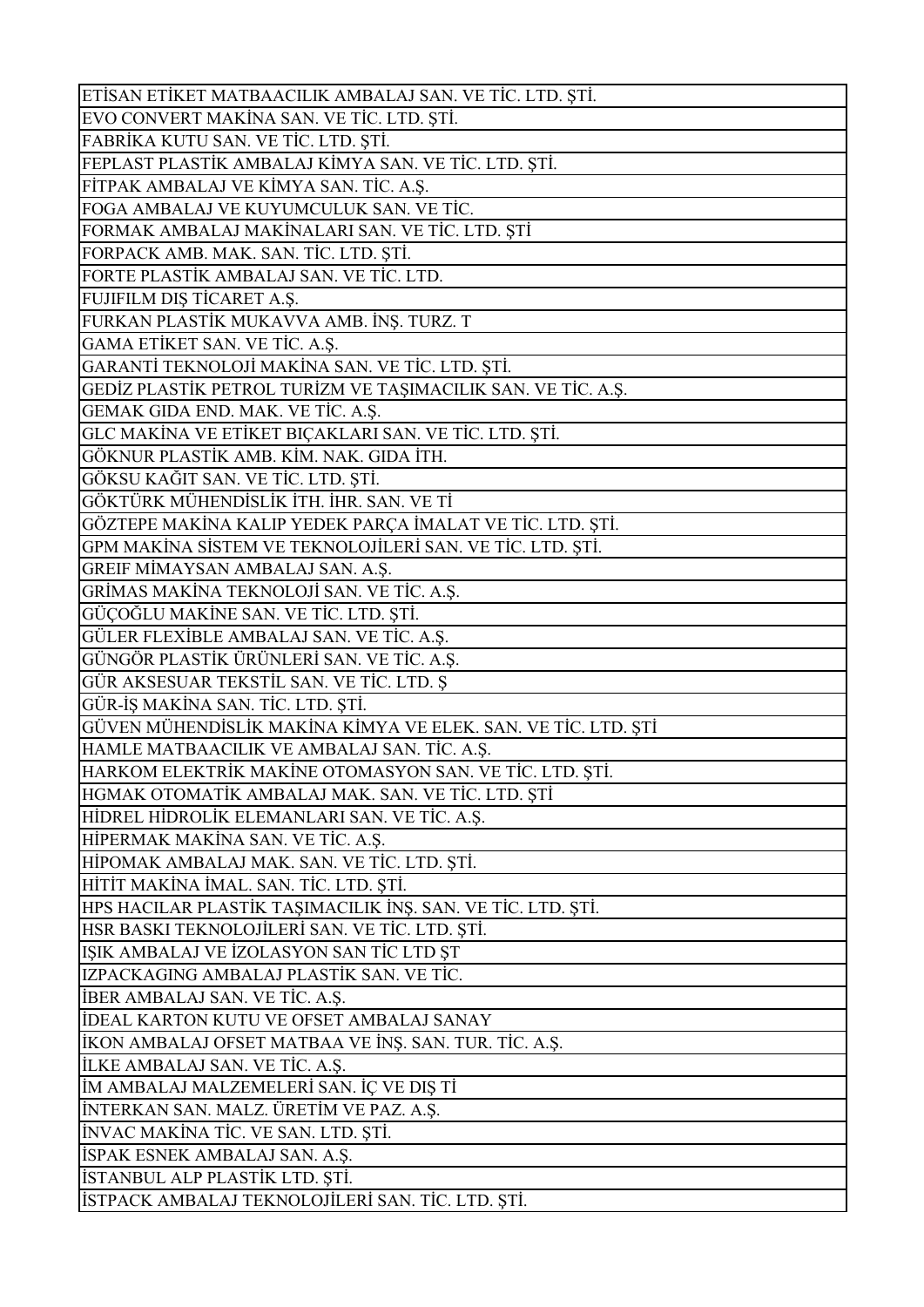| İZO-PEK İZOLASYON AMBALAJ LOJİSTİK PLASTİK METAL SAN. VE TİC. LTD. ŞTİ.       |
|-------------------------------------------------------------------------------|
| İZVAR AMBALAJ SAN. TİC. A.Ş.                                                  |
| JETMAKSAN KAĞIT MAKİNA SAN. İÇ VE DIŞ. TİC. LTD. ŞTİ.                         |
| JOKEY TURKEY AMBALAJ SAN. A.Ş.                                                |
| KABALCIOĞLU İTH. İHR. İNŞ. SAN. VE TİC. LTD. ŞTİ.                             |
| KAHRAMANMARAŞ KAĞIT SAN VE TİC. A.Ş                                           |
| KAPLAMİN AMBALAJ SAN. VE TİC. A.Ş.                                            |
| KAPLAN KAĞIT PLASTİK AMBALAJ SAN. VE TİC                                      |
| KAPPAK ALÜMİNYUM AMBALAJ SAN VE TİC A.Ş.                                      |
| KAZANCI ÇEVRE TEKNİĞİ BİYOTEKNOLOJİ MÜHE                                      |
| KBT KONVEYÖR VE OTOMASYON SİSTEMLERİ SAN. TİC. LTD. ŞTİ.                      |
| KFF AMBALAJ SAN. VE TİC. LTD. ŞTİ.                                            |
| KODMAK OTOMASYON VE KODLAMA MAK. SAN. VE TİC. LTD. ŞTİ.                       |
| KOMUT PLASTİK VE SAN. TİC. LTD. ŞTİ.                                          |
| KONPET PLASTİK AMBALAJ PET. ÜR. NAK. SAN. VE TİC. LTD. ŞTİ.                   |
| KONSA AMBALAJ SAN. TİC. A.Ş.                                                  |
| KOTA MAKİNE SAN. VE TİC. LTD. ŞTİ.                                            |
| KÖKSAN PET VE PLASTİK AMBALAJ SAN. VE TİC. A.Ş.                               |
| KRAFTTÜRK AMBALAJ MATBAACILIK YAY. LTD. ȘTİ.                                  |
| KROMTECH MAKİNA SAN. VE TİC. A.Ş.                                             |
| KRONORM MAKİNA AMB. SAN. TİC. LTD. ŞTİ.                                       |
| KULP MAKİNE SAN. VE TİC. LTD. ŞTİ.                                            |
| LEVENT GIDA MAKİNA SAN. VE TİC. LTD. ŞTİ.                                     |
| LİGUM KAUÇUK MERDANE ÜRETİMİ SAN. VE TİC. A.Ş.                                |
| LİNE GIDA DOLUM VE PAKETLEME MAK. SAN. TİC. LTD. ŞTİ.                         |
| MARİPAK AMBALAJ VE ENDÜSTRİ MAMÜLLERİ SAN. TİC. A.Ş.                          |
| MARMAK OTOMATİK AMBALAJ MAK. SAN. TİC. LTD. ŞTİ.                              |
| MARMARA MAKİNA KALIP MÜH. VE MÜM SAN. VE TİC. A.Ş.                            |
| MARMARA PAK PLASTİK ÇANTA SAN. VE TİC. LTD. ŞTİ.                              |
| MARMARA PET LEVHA VE PLASTİK SAN. TİC. A.Ş.                                   |
| MAVİYEL AMBALAJ TEKSTİL SAN VE TİC A.Ş.                                       |
| MAYA BASIM SAN. DIŞ. TİC. LTD. ŞTİ.                                           |
| MAYA PLASTİK AMBALAJ SAN. VE TİC. A.Ş.                                        |
| MAYAPACK AMBALAJ ÜRÜNLERİ A.Ş.                                                |
| MEBESA AMBALAJ ORMAN ÜRÜN. VE TEKS. NAK. SAN. TİC. LTD. ŞTİ.                  |
| MERT KIRTASİYE - AYSEL MERT                                                   |
| METPLAS METAL VE PLASTİK SAN. TİC. A.Ş.                                       |
| METROPLAST AMBALAJ TEKS. SAN. VE TİC. LTD. A.Ş.                               |
| MİDAS MAKİNA SAN. VE TİC. LTD. ŞTİ.                                           |
| MİKFORM MAKİNA VE KALIP SAN. VE TİC. LTD. ŞTİ.                                |
| MİKFORMEN MAKİNA SAN. VE TİC. LTD. ŞTİ.                                       |
| MİLKOTEK HOMMAK MAKİNA SAN. VE TİC. LTD. ŞTİ.                                 |
| MİMPACK AMBALAJ SİSTEMLERİ VE EKİPMANLARI SAN. TİC. LTD. ŞTİ.                 |
| MİRBEY PLASTİK İÇ VE DIŞ TİC. LTD. ŞTİ.                                       |
| MİSPLAS AMBALAJ SAN. VE TİC. LTD. ŞTİ.                                        |
| MODERN OLUKLU MUKAVVA AMB. SAN. VE TİC. A.Ş.                                  |
| MTM PLASTİK GERİ DÖN. TOPLAMA VE AYIRMA KİM. TEKS. DAN. SAN. VE TİC. LTD. ŞTİ |
| MUSE GIDA TEKNOLOJİLERİ LTD. ŞTİ.                                             |
| MUTLU OTOMASYON DAN. ELK. ELKTR. MAK. İM. SAN. TİC. LTD. ŞTİ.                 |
| NAZKAYA AMBALAJ SAN. A.Ş.                                                     |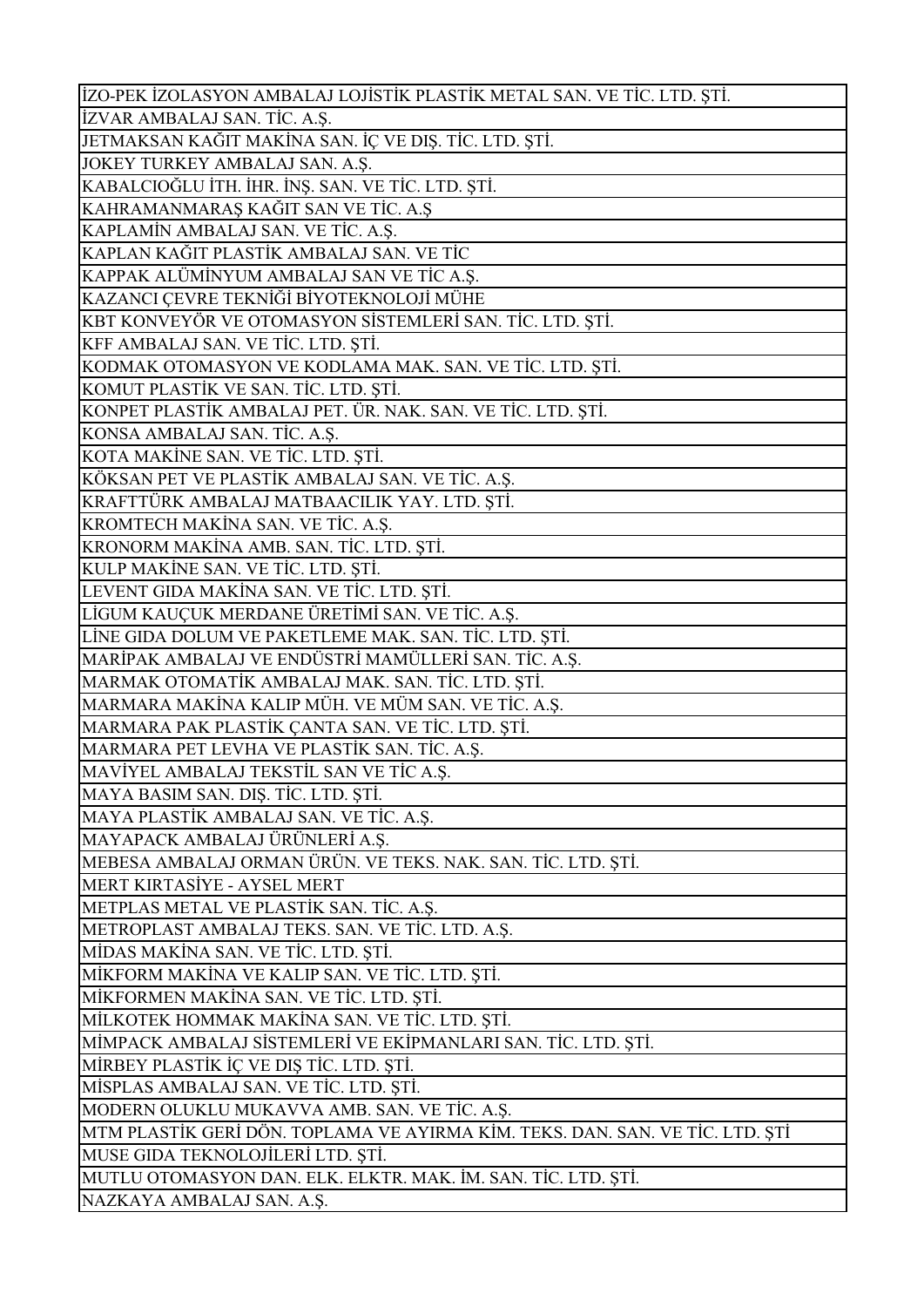| NDS MAKİNA İNŞ. TUR. GIDA İNŞAAT MLZ. SAN. VE TİC. LTD. ŞTİ.                                      |
|---------------------------------------------------------------------------------------------------|
| NET AMBALAJ VE MADENCİLİK LTD ŞTİ                                                                 |
| NETPAK AMBALAJ SAN. TİC. A.Ş.                                                                     |
| NİDAPAK MAKİNALARI İTH. İHR. VE SAN. TİC. LTD. ŞTİ.                                               |
| NİTROİST AMBALAJ SAN.TİC.A.Ş.                                                                     |
| NOK PLASTİK VE TEKSTİL AMB. SAN. TİC. LTD. ŞTİ.                                                   |
| NOVA GÜÇ AKTARIM VE HAREKET SİSTEMLERİ SAN. TİC. LTD. ŞTİ.                                        |
| NOVEXX ETİKETLEME SİSTEMLERİ TİC. A.Ş                                                             |
| NURPET AMBALAJ A.Ş.                                                                               |
| ODAKSAN MÜHENDİSLİK A.Ş.                                                                          |
| OĞUZ OLUKLU MUKAVVA VE AMB. SAN. TİC. A.Ş.                                                        |
| OK AMBALAJ PLASTİK SAN. TİC. LTD. ŞTİ.                                                            |
| OMAKS AJANS VE MATBAACILIK SAN. VE TİC. LTD. ŞTİ.                                                 |
| OMAS MAKİNA VE OTOMASYON SAN. TİC. LTD. ŞTİ.                                                      |
| ONUR PLASTİK AMB. İML. TAAH. GERİ DÖN. SAN. VE TİC. LTD. ŞTİ.                                     |
| ONURSAN AMBALAJ SAN. TİC. LTD. ŞTİ.                                                               |
| ORAL OFSET AMBALAJ SAN VE TİC. A.Ş.                                                               |
| ORDİNAT İNŞAAT ELEKTRİK MAK. TAAH. VE TİC. LTD. ŞTİ.                                              |
| ORSE MAKINE VE DIŞ TİC. LTD. ŞTİ.                                                                 |
| ÖMÜR BASKI AMBALAJ A.Ş.                                                                           |
| ÖNCÜMAK MAKİNA PLASTİK DIŞ TİC. LTD. ŞTİ.                                                         |
| ÖZ UYGURLAR MAKİNE MOB. PETR. VE PETR. ÜRÜN. TURZ. İŞL. SAN. VE DIŞ TİC. LTD. ŞTİ.                |
| ÖZERDEN PLASTİK SAN. VE TİC. A.Ş.                                                                 |
| ÖZERPLAST PLASTİK SAN. VE TİC. A.Ş.                                                               |
| ÖZKA MAKİNE OTOMASYON SAN. VE TİC. LTD. ŞTİ.                                                      |
|                                                                                                   |
|                                                                                                   |
| PAKİŞ AMBALAJ VE TAVUKÇULUK SAN. TİC. A.Ş                                                         |
| PAKMAK AMBALAJ PAKETLEME MAK. YED. PAR. MAK. İTH. İHR. SAN. VE TİC. LTD. ŞTİ.                     |
| PAKSET PLASTİK AMBALAJ KALIP İÇ VE DIŞ TİC. A.Ş                                                   |
| PAN-PEN GÜLOĞLU PLASTİK SAN. VE TİC. LTD. ŞTİ.                                                    |
| PARKES PLASTİK VE AMB. SAN. TİC. LTD. ŞT                                                          |
| POLİNER PLASTİK AMBALAJ GERİ DÖNÜŞÜM DERİ SAN. TİC. A.Ş.                                          |
| POLYMAK MÜHENDİSLİK İÇ VE DIŞ TİC. - AHMET ÇOMAK                                                  |
| PRİNTPARK OFSET VE AMBALAJ SAN. A.Ş                                                               |
| PRIZMA AMBALAJ MATBAACILIK TEKSTIL SAN.                                                           |
| PRO PAK ENDÜSTRİYEL AMBALAJ SİST. İTH. İHR. SAN. VE TİC. LTD. ŞTİ.                                |
| PROJET ELEKTRONİK SAN. VE TİC. A.Ş.                                                               |
| QMC DANIŞMANLIK EĞİTİM VE MÜHENDİSLİK Hİ                                                          |
| RAMAZANOĞULLARI GIDA İLAÇ İMALAT VE TİC. LTD. ŞTİ.                                                |
| RESLAN ETİKET BASKI VE AMBALAJ SAN. TİC. A. Ş.                                                    |
| RİTAŞ KİMYA VE TEKSTİL SAN. TİC. A.Ş.                                                             |
| ROBATECH TUTKAL TEKNOLOJİLERİ SAN. TİC. A.Ş.                                                      |
| SAFCO INTERNATIONAL LLC.                                                                          |
| SANCAK ETİKET MATBAA AMBALAJ İNŞ. SAN. VE TİC. A.Ş.                                               |
| SARAN MENSUCAT VE MAKİNE SAN. TİC. A.Ş.                                                           |
| SARIBEKİR AMBALAJ SAN. VE TİC. A.Ş                                                                |
| SAVAŞLAR TESİSAT TAAH. VE TİC. LTD. ŞTİ.                                                          |
| SAVEMA MARKALAMA VE KODLAMA MAKİNALARI SAN. TİC. LTD. ŞTİ.                                        |
| SCHMALZ VAKUM SAN. VE TİC. LTD. ŞTİ.<br>SD ASİL ÇANTA AMBALAJ DERİ TEKSTİL PLASTİK DAN. LTD. ŞTİ. |
| SEDAT TAHİR TÜKETİM MAD. SAN. A. Ş.                                                               |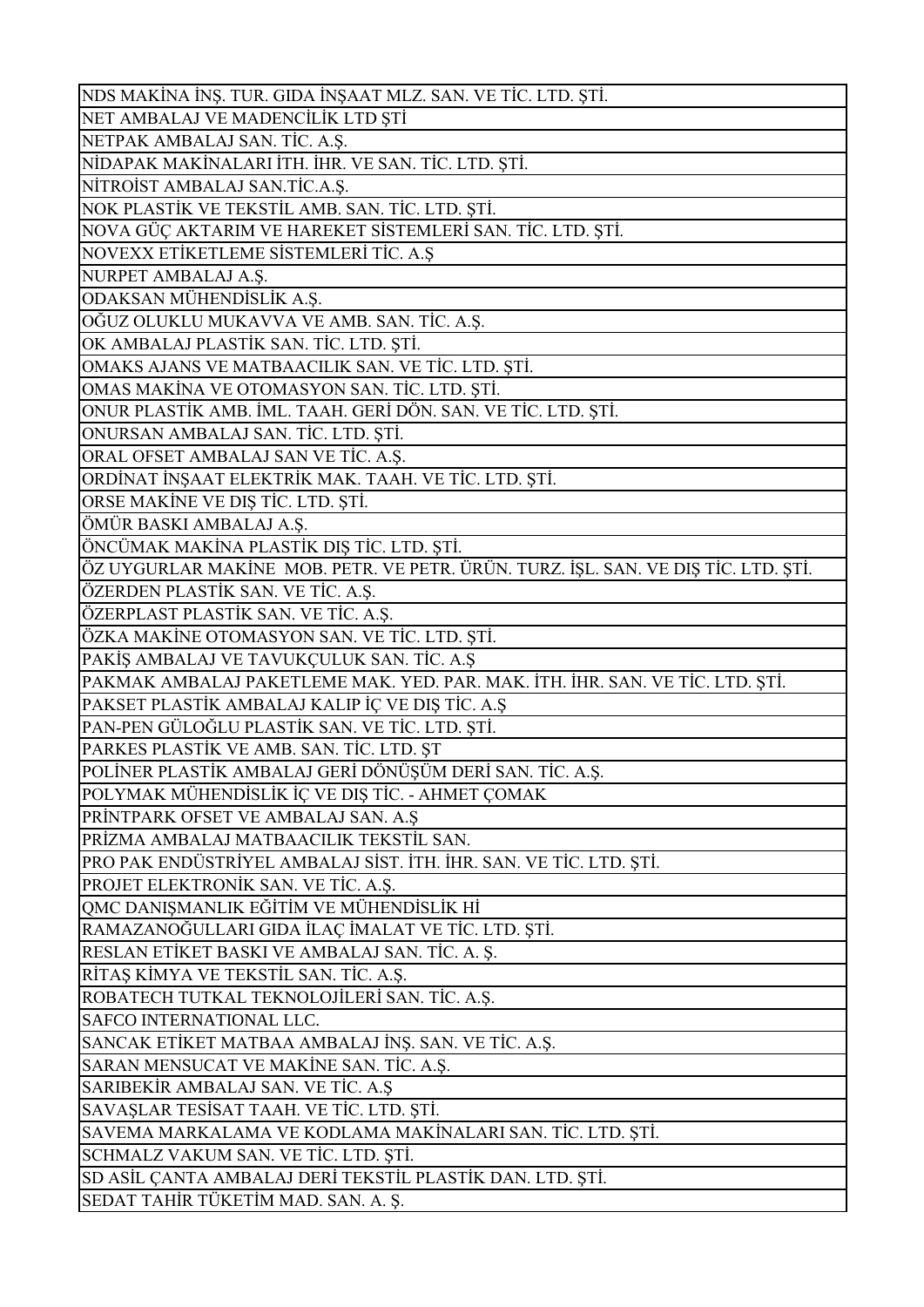| SEDEFSAN MATBAACILIK GIDA MAD. AMB. SAN. VE TİC. LTD. ŞTİ. |
|------------------------------------------------------------|
| SEFA MAKİNA SAN. VE TİC. LTD ŞTİ                           |
| SEM PLASTİK SAN. VE TİC. A.Ş.                              |
| SERDAR PLASTİK VE AMBALAJ SAN. A.Ş.                        |
| SERİ MAKİNA VE AMBALAJ SAN. VE TİC. LTD. ŞTİ.              |
| SER-MA MAKİNA SAN. İÇ VE DIŞ TİC. LTD. ŞTİ.                |
| SETAG ETİKET VE BASKI TEKNOLOJİLERİ A.Ş.                   |
| SEYHAN AMBALAJ MAKİNA YEDEK PARÇA SAN. TİC.LTD. ŞTİ        |
| SİNANGİN MATBAACILIK AMBALAJ SAN. VE TİC. A.Ş.             |
| SONÇAĞ TARIM ORMAN ÜRÜNLERİ SAN. VE TİC. LTD. ŞTİ.         |
| STAR HİDROPAR MAKİNA PARÇALARI SAN. VE T                   |
| SÜMER PLASTİK VE KAĞIT SAN. TİC. A.Ş.                      |
| ŞİMŞEK AMBALAJ SAN. VE TİC. A.Ş.                           |
| ŞİMŞEK PLASTİK SAN VE TİC A.Ş.                             |
| TAC AMBALAJ SAN. VE TİC. A.Ş.                              |
| TALÍA PLASTİK SAN. VE TİC. A.Ş.                            |
| TAM-TAŞ MAKİNA SAN. VE TİC. A.Ş.                           |
| TANITIM ETİKET MATBAA AMB VE BASKI SAN.                    |
| TANRIKULU PLASTİK SAN TİC AŞ                               |
| TANRIVER MÜMESSİLLİK MAKİNA SAN. VE TİC. LTD. ŞTİ.         |
| TEAMPLAST AMBALAJ VE PLASTİK A.Ş.                          |
| TEKNOVA MAKİNA MÜM. SAN. VE TİC. LTD. ŞTİ                  |
| TEKNOVA MATBAACILIK KİMYA SAN. VE TİC. A.Ş.                |
| TEMAX MAKİNA OTOMASYON SAN. TİC. LTD. ŞTİ.                 |
| TERMOKAP PLASTİK ÜRÜNLERİ HIRDAVAT GIDA                    |
| TEZELMAK PLASTİK GERİ DÖN. SİST. İML. İT                   |
| TNECTION MAKINE A.Ş.                                       |
| TOPER KARAKUNDAKOĞLU DEĞİRMEN MAK. SAN. VE TİC. LTD. ŞTİ.  |
| TOSYALI TOYO ÇELİK A.Ş.                                    |
| TOYO MATBAA MÜREKKEPLERİ SAN. VE TİC. A.Ş.                 |
| TREND KAĞITÇILIK ÜRÜN. İÇ VE DIŞ. TİC. PAZ. LTD. ŞTİ.      |
| TT ENDÜSTRİYEL AMBALAJ MAKİNE SAN. VE TİC. A.Ş.            |
| TUNBAR MAKİNA - MAKBULE TUNBAR                             |
| TURAN KAĞIT AMBALAJ İNŞ. SAN. VE TİC. A.Ş.                 |
| TURPACK MAKİNE SAN VE TİC LTD ŞTİ                          |
| TÜRK OLUKLU MUKAVVA AMBALAJ A.Ş                            |
| UĞUR BARKOD ETİKET AMBALAJ OFSET SAN. TİC. LTD. ŞTİ.       |
| ULİNK TURİZM VE DIŞ TİC. LTD. ŞTİ.                         |
| ULUCAN PLASTİK VE PLASTİK AMBALAJ SAN. V                   |
| ULUS BANT SANAYİ VE TİCARET A.Ş.                           |
| UNIQUEPACK PAKETLEME MALZEMELERİ VE SİST                   |
| UNISON DIŞ TİC. VE AMBALAJ SAN. A.Ş.                       |
| UZERMAK GIDA ENDÜSTRİ MAKİNA SAN. VE TİC. A.Ş.             |
| ÜNLÜ ALMALI AMBALAJ MAK. SAN. DIŞ. TİC. LTD. ŞTİ.          |
| ÜNLÜ PAKETLEME MAKİNA SAN. VE TİC. LTD. ŞTİ.               |
| VARLIK MAKİNA SAN. İÇ VE DIŞ. TİC. A.Ş.                    |
| VATAN PLASTİK SAN. VE TİC. A.Ş.                            |
| VESA GRUP KODLAMA SİST. BASKI MAK. SAN. VE TİC. LTD. ŞTİ.  |
| VİAPOT TOPRAK ÜRÜNLERİ SAN. VE TİC. LTD. ŞTİ.              |
| VOLVAC PAKETLEME VE GIDA MAK. SAN. TİC. LTD. ŞTİ.          |